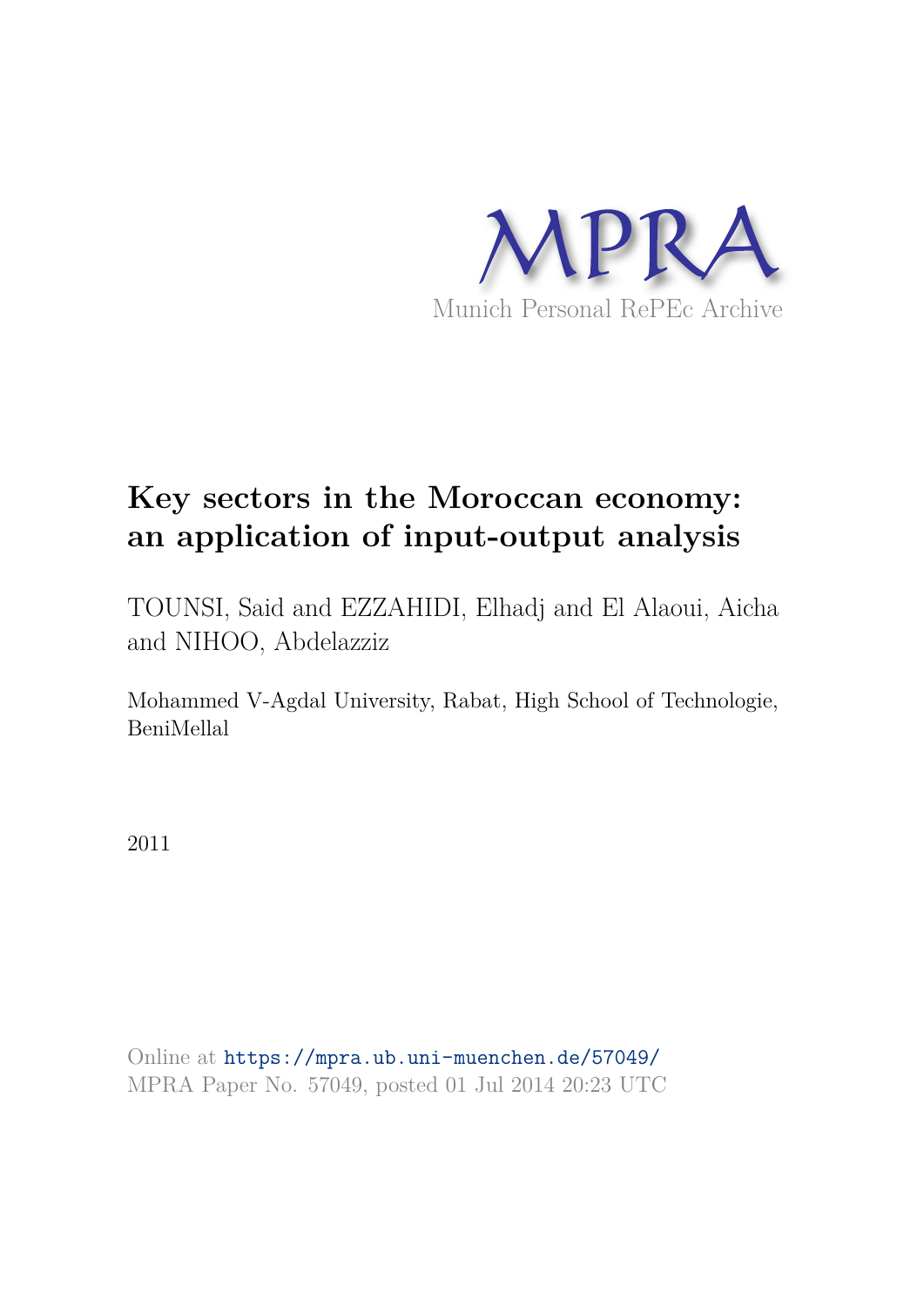# **Key sectors in the Moroccan economy: an application of input-output analysis**

*Said* **Tounsi** *Mohammed V-Agdal University, Rabat, Morocco* **El hadj Ezzahid** *Mohammed V-Agdal University, Rabat, Morocco* **Aicha El Alaoui** *Sultan Moulay Slimane University, Béni Mellal, Morocco Abdelaziz* **Nihou** *High Planning Commission, Rabat, Morocco*

## **Abstract**

The exploration of the structural features and sectoral interdependences of and in an economy is fundamental for the understanding of its modes of functioning and of its transformations over time. Input-output analysis is largely used to fulfill this objective. Furthermore, information provided by the Leontief inverse matrix is useful for the identification of key sectors. This identification may guide policy makers in setting an adequate industrial strategy. In this paper, the classification of productive sectors is performed by using the Unweighted Rassmussen Approach. The ordering of sectors depends on the intensity of their links with other sectors. Two results ought to be highlighted. First, key sectors of the Moroccan economy (sectors that are classified in category II) reduced to two sectors in 2007 instead of four sectors in 1998. Second, the ordering of sectors is highly sensitive to the precision of the data and to the year in which the classification is realized.

**Keywords:** Input-output analysis; Backward linkages; Forward linkages; Unweighted Rassmussen Approach; Morocco.

*JEL Classification:* C67, D57.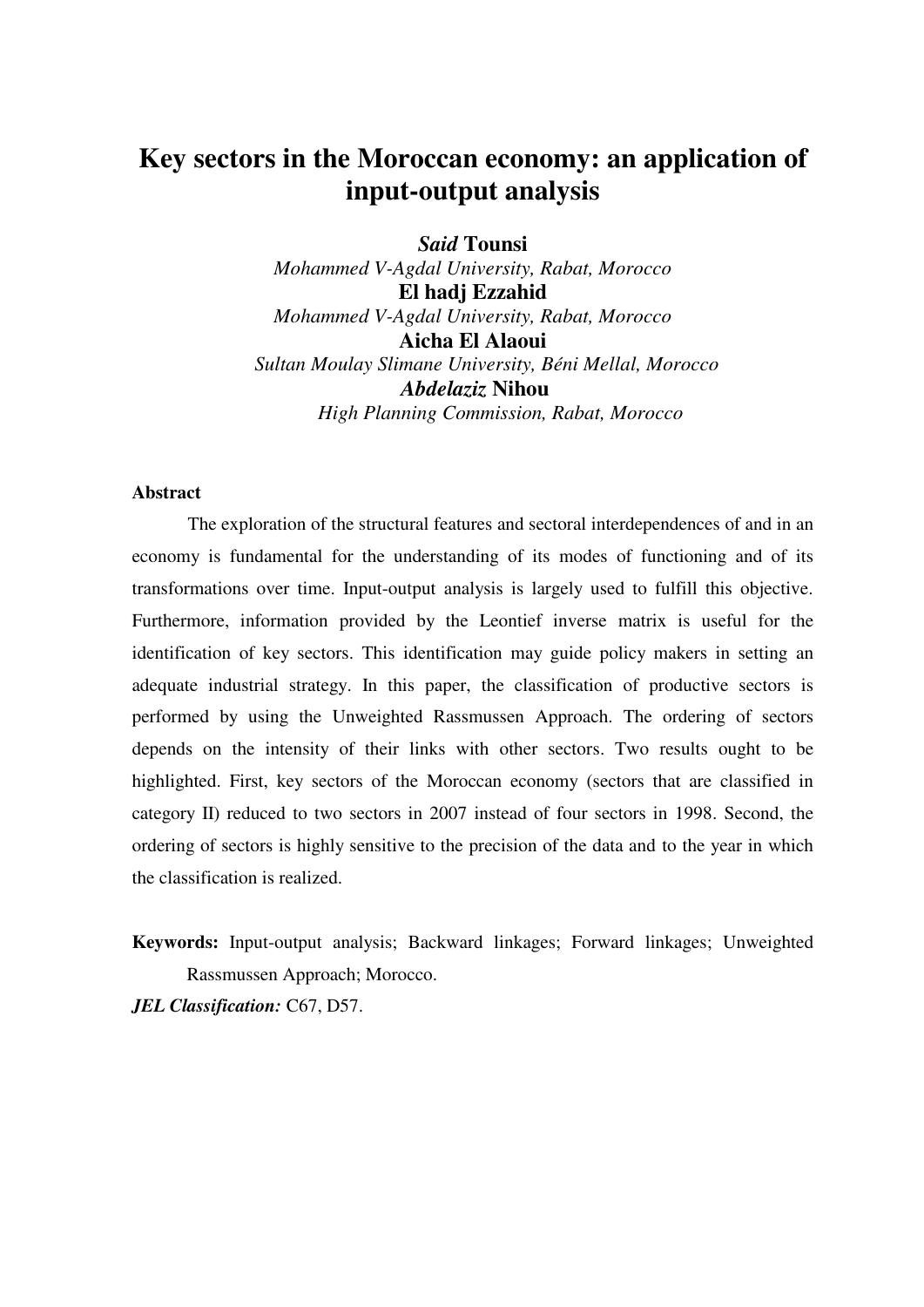# **1. Introduction**

orocco is a developing economy classified by the World Bank as a lower medium income country (World Bank 2010 and 2011). The Moroccan economy is less diversified than developed countries, but compared to the The Middle East and North Africa (MENA) economies, it is relatively more diversified and Morth Africa (MENA) economies, it is relatively more diversified and continues to improve its diversification (OCDE, 2008, p. 460).

Since 1998, Moroccan authorities introduced important legal and institutional reforms to increase the competitiveness and the flexibility of the economy. In this same period, many structural projects have been undertaken to promote investment, employment, and growth. These reforms are designed to meet the major challenges of the Moroccan economy which are: dependence of agriculture on rainfall, high rate of unemployment, and insufficient and volatile growth.

In this paper, we will adopt an aggregate view of the Moroccan economy with the objective to identify some of its structural features using input-output analysis (IOA). The discussion will be completed by providing an identification of the key sectors of the economy using some well established criteria.

The IOA is one of the earlier applications of linear programming in the area of economics (Gass 1975). It is adapted to the objective of exploring the interdependencies of the different sectors of the economy and to the running of simulations to gauge the impact of increases in final demand on the output of different sectors. New uses of IOA recently emerged such as the decomposition of growth into the parts attributable to changes in expenditures and the parts due to change in the productive technology captured by the matrix of technical coefficients<sup>1</sup> A.

This paper is organized as follows. In the second section, we introduce the inputoutput framework and the Leontief inverse matrix used to estimate the backward and the forward linkages according to the Unweighted Rasmussen Approach. The third section is reserved to the discussion of the overall structure of the Moroccan economy and to the

 $<sup>1</sup>$  For an example of these applications see (Voyvoda, 2008).</sup>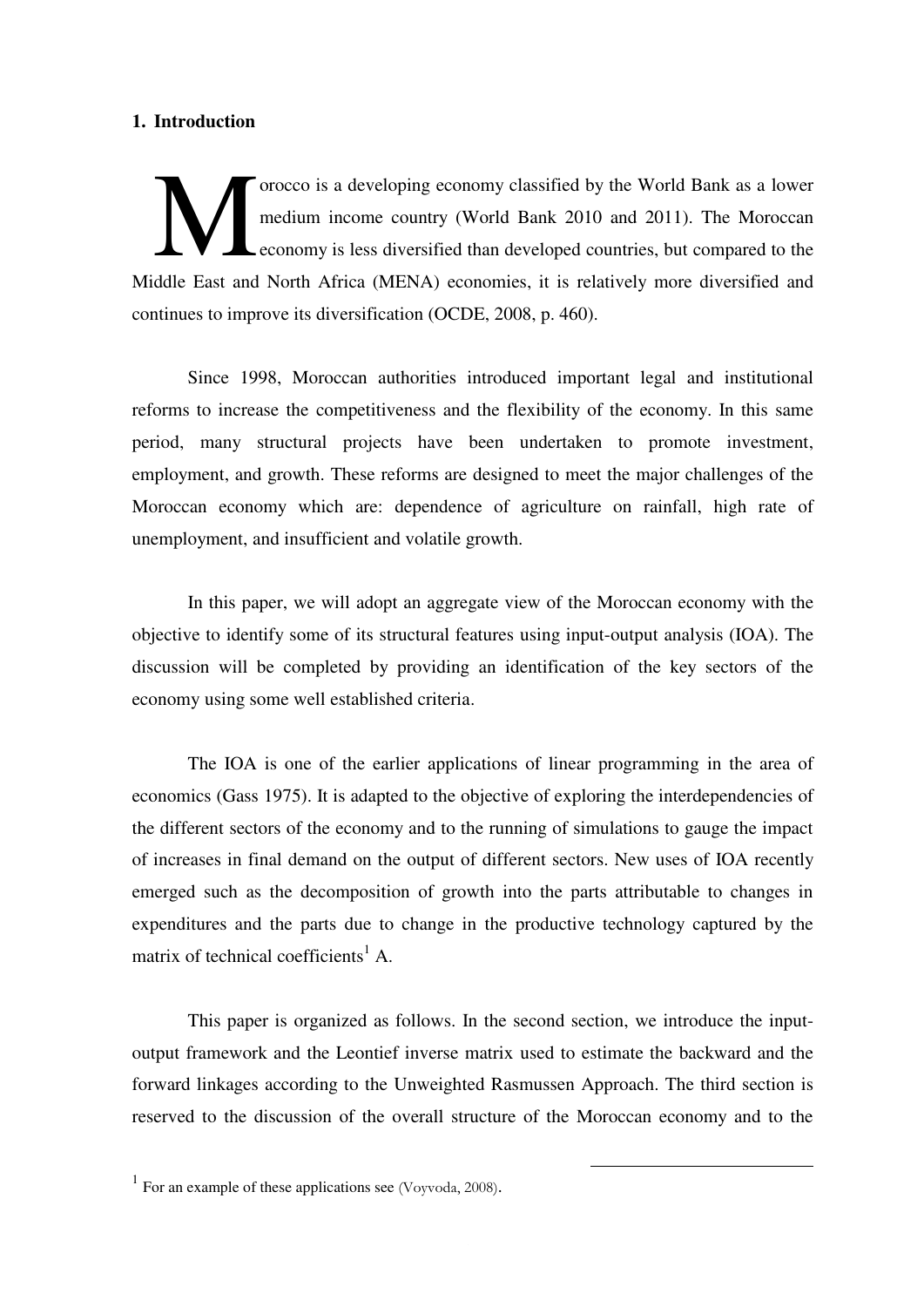presentation of some results provided by the intersectoral matrix of flows. In the fourth section, we identify the key sectors of the Moroccan economy. The last section serves to conclude.

#### **2. Input-output analysis and the methodology of identifying key sectors**

We present IOA in the first subsection. In the second subsection we present the Leontief inverse matrix and the backward and forward linkages indices that will be used to establish an ordering of productive sectors in Morocco.

#### **2.1. Input-output analysis**

Input-output analysis (IOA) describes the flows of services and products in the economy. The refinement of the analysis depends on the available data and the objectives of the study. The validity and the use of IOA in forecasting stand on some hypotheses. First the technology used in production is supposed to be linear and homogeneous of degree 1; that means that returns to scale are constant. Second, the supply of factors for production is supposed to be fully elastic.

The Input Output Table (IOT) is a table that traces, in rows, the intermediate and final uses of products and, in columns, the cost structure of productive sectors. For this, the economy is divided into n sectors. Each sector supplies an output *x<sup>i</sup>* . This supply is used as inputs by the  $i^h$  sector and by the other n-1 sectors. This part is called intermediate consumption (IC). The following table summarizes the flows between sectors.

|                       |                                                                   | <b>Intermediate Consumption</b> |          |                |                     |                      |
|-----------------------|-------------------------------------------------------------------|---------------------------------|----------|----------------|---------------------|----------------------|
| <b>Sector</b>         | S <sub>1</sub>                                                    | S <sub>2</sub>                  | $\cdots$ | $S_n$          | <b>Final Demand</b> | <b>Total outputs</b> |
| S <sub>1</sub>        | $x_{11}$                                                          | $X_{12}$                        | $\cdots$ | $X_{1n}$       | y <sub>1</sub>      |                      |
| S <sub>2</sub>        | $X_{21}$<br>$X_{22}$<br>٠<br>٠<br>$\ddot{\phantom{a}}$<br>$\cdot$ |                                 | $\cdots$ | $X_{2n}$       | $y_2$               | $\mathrm{X}_2$       |
| $\bullet$             |                                                                   |                                 | $\cdots$ | ٠<br>$\bullet$ | $\bullet$           |                      |
| $S_{n}$               | $X_{n1}$                                                          | $X_{n2}$                        | $\cdots$ | $X_{nn}$       | Уn                  | $\Lambda_{n}$        |
| <b>Primary inputs</b> | $V_1$                                                             | V,                              | $\cdots$ | $V_{n}$        |                     |                      |
| <b>Total inputs</b>   | $\mathbf{A}$                                                      | $X_2$                           | $\cdots$ | $X_{n}$        |                     |                      |

**Table 1. A typical Input-output table**

The overall intermediate consumption is either produced locally or imported. Consequently the global supply of a sector *i* denoted  $x_i$  will be the sum of the local production  $x_i^d$  and imported production  $x_i^m$ . For local production, it is supposed that the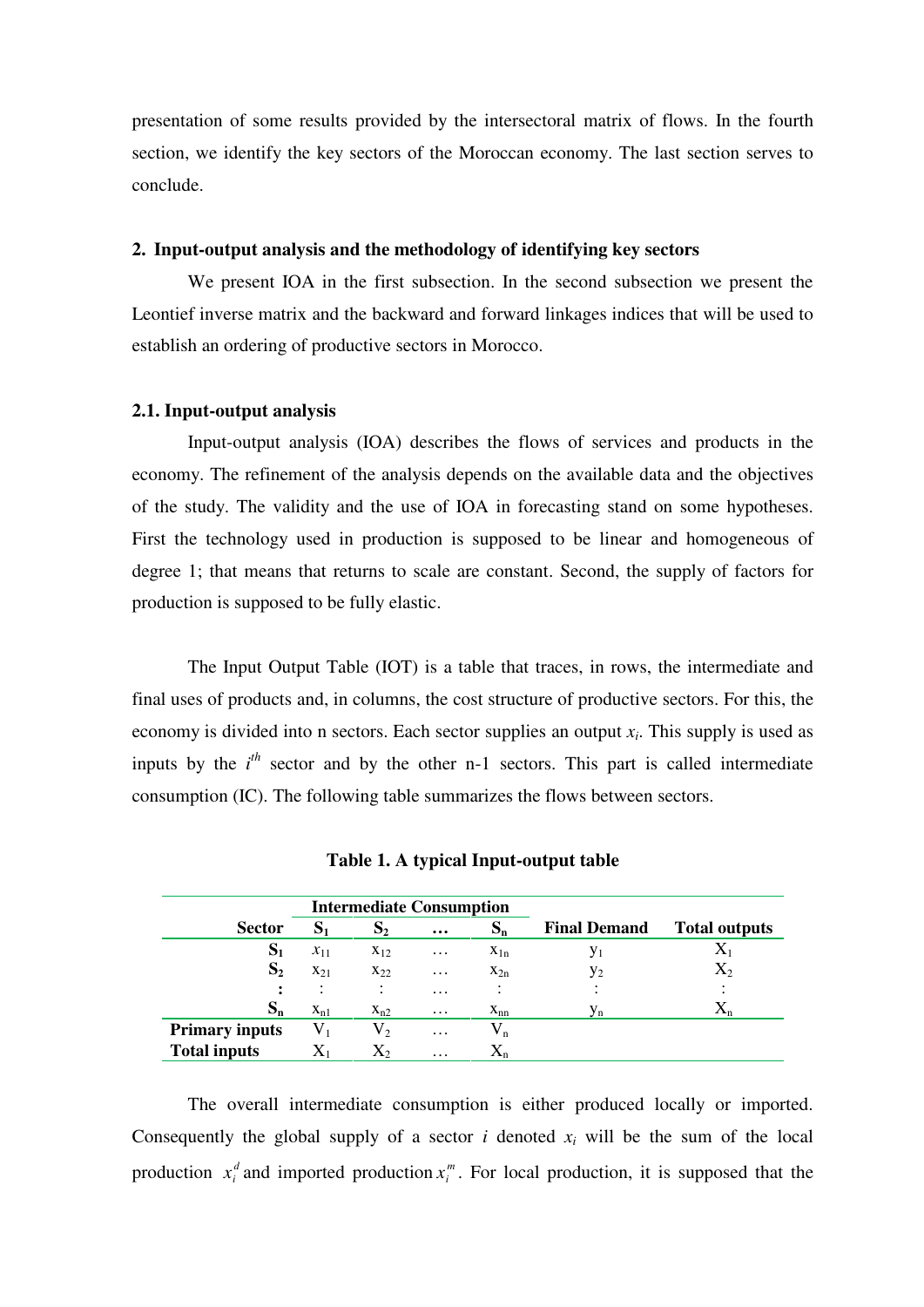quantity of locally produced output of sector i used by sector j  $x^d_{ij}$  is proportional to  $x_j$ . The coefficients of proportion are  $a_{ij}$ . These elements are called domestic technical coefficients and provide the structure of local production of the economy. They are computed as follows.

$$
a_{ij}^d = \frac{x_{ij}^d}{x_j} \tag{1}
$$

The matrix  $A^d$  of domestic technical coefficients  $a_{ij}^d$  describes the flows of products between the sectors of the economy. These coefficients quantify the inter-industries transactions. Otherwise  $A^d$  is describing the technology of local production of the economy which will be considered constant over a certain period of time in order to make simulations. The second part of the local production of each sector is dedicated to final consumption*Y* formulated by households, foreigners, firms, and the government. We must signal that total final demand Y is satisfied by the part produced locally  $Y^d$  and by the part imported  $Y^m$  So we will have:  $Y = Y^d + Y^m$ .

Remark also that the output of any sector *j* is used to buy inputs  $x_{ij}$  (for i=1, 2, .., n) from other sectors, to buy imported inputs  $x_{ij}^m$ , and to make payments to primary factors of production such as labor, capital, and so on. These payments are wages, dividends, and interests; and constitute the value added generated by the  $j<sup>th</sup>$  sector. It is expressed as:

$$
VA_j = x_j - \sum_{i=1}^n x_{ij}^d - \sum_{i=1}^n x_{ij}^m
$$
 (2)

If we focus on the uses of local production, we will find that for a sector *i* there is equilibrium between its production and the quantity of this production used by productive sectors plus the quantity used as final demand  $y_i^d$ .

$$
x_i = x_{i1}^d + x_{i2}^d + \dots + x_{in}^d + y_i^d
$$
 For  $i = 1, ..., n$  (3)

Equation  $(3)$  may be written in matrix form by considering the vector *X* of the outputs of the n sectors, the  $n \times n$  matrix of domestic technical coefficients  $A^d$ , and the vector of final consumption of the outputs of the n sectors  $Y^d$ . So we will have:  $X^d = A^d X^d + Y^d$ . Let *M* be the *(n, 1)* vector of importations of the *n* sectors from abroad and *Y*<sup>*m*</sup> the vector of consumed importations by final users. In matrix terms, this can be written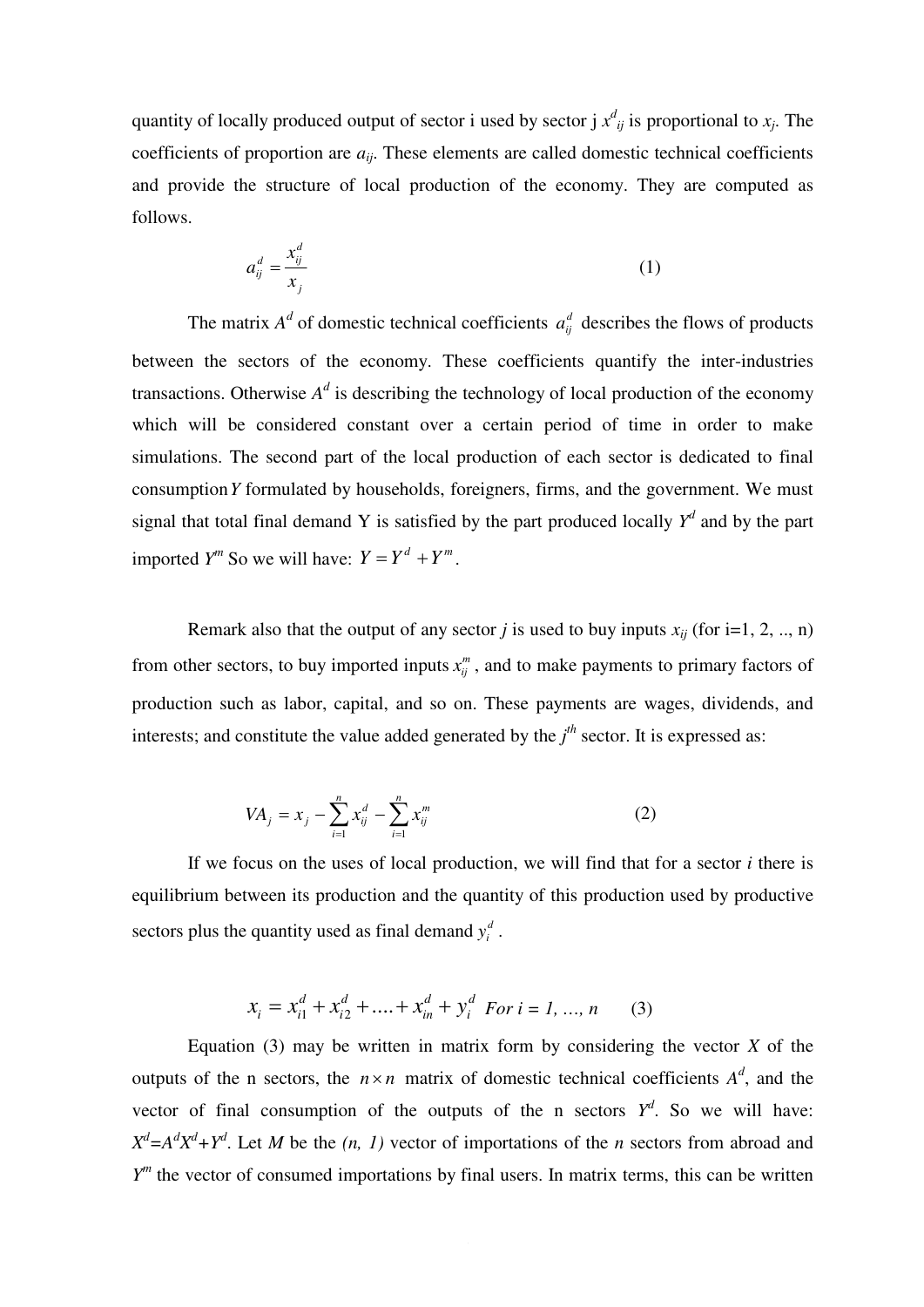as follow:  $M = A^m X + Y^m$ . This equation states that the total importations M are used as inputs by the n productive sectors and the remaining part is consumed by final users (households, governments, reexport …). The overall equilibrium between available resources and their uses may be written when we add the two sides of the above equations as follows:

$$
X + M = A^m X + A^d X + Y^m + Y^d
$$
 (4)

Importations constitute leakages that reduce the productions multipliers (Reis and Rua, 2006). This is especially true because domestically produced goods and imported goods are generally not substitutable. We must remark that initial works, undertaken to apply IOA, assumed that domestically produced and imported goods are " equivalent so that any demand or want can be satisfied by either the one or the other kind of goods" (Johansen 1960, p. 16). In the following, we will not distinguish between locally and imported production. The objective is to present a general view about the linkages between sectors. In the application (section 4) we will use  $A<sup>d</sup>$  which is the matrix of domestic technical coefficients.

# **2.2. Leontief inverse Matrix and the methodology of ordering sectors**

Input-output analysis provides a demand driven view of the economy. The links between final demand Y and the sectors' outputs X can be more explicitly presented by the relationship:

$$
X = (I - A)^{-1}Y \iff \Delta X = (I - A)^{-1}\Delta Y \tag{5}
$$

The matrix *I* is a  $n \times n$  unit matrix. We pose  $(I-A)^{-1} = B$ . *B* is the Leontief inverse matrix<sup>2</sup> with generic element  $b_{ij}$ . By the IO model, we can depict the impact of an increase of final demand addressed to a sector j on the output of other productive sectors. Extensively, we can write (5) as follows:

$$
x_i = b_{i1}y_1 + b_{i2}y_2 + ... + b_{i_j} + ... + b_{in}y_n \text{ for each } i = 1,...,n
$$
 (6)

Consequently to equation (6), we will have:

<sup>2</sup> (*I-A*)<sup>-*1*</sup> exists if (*I-A*) is nonsingular which is the case if *A* satisfies the condition  $\sum_{i=1}^{n} a_{i j} < 1$ 1 *n i*  $a_{i}$  < 1 for each *j=1,2,…, n* (Gass, 1975, p. 290).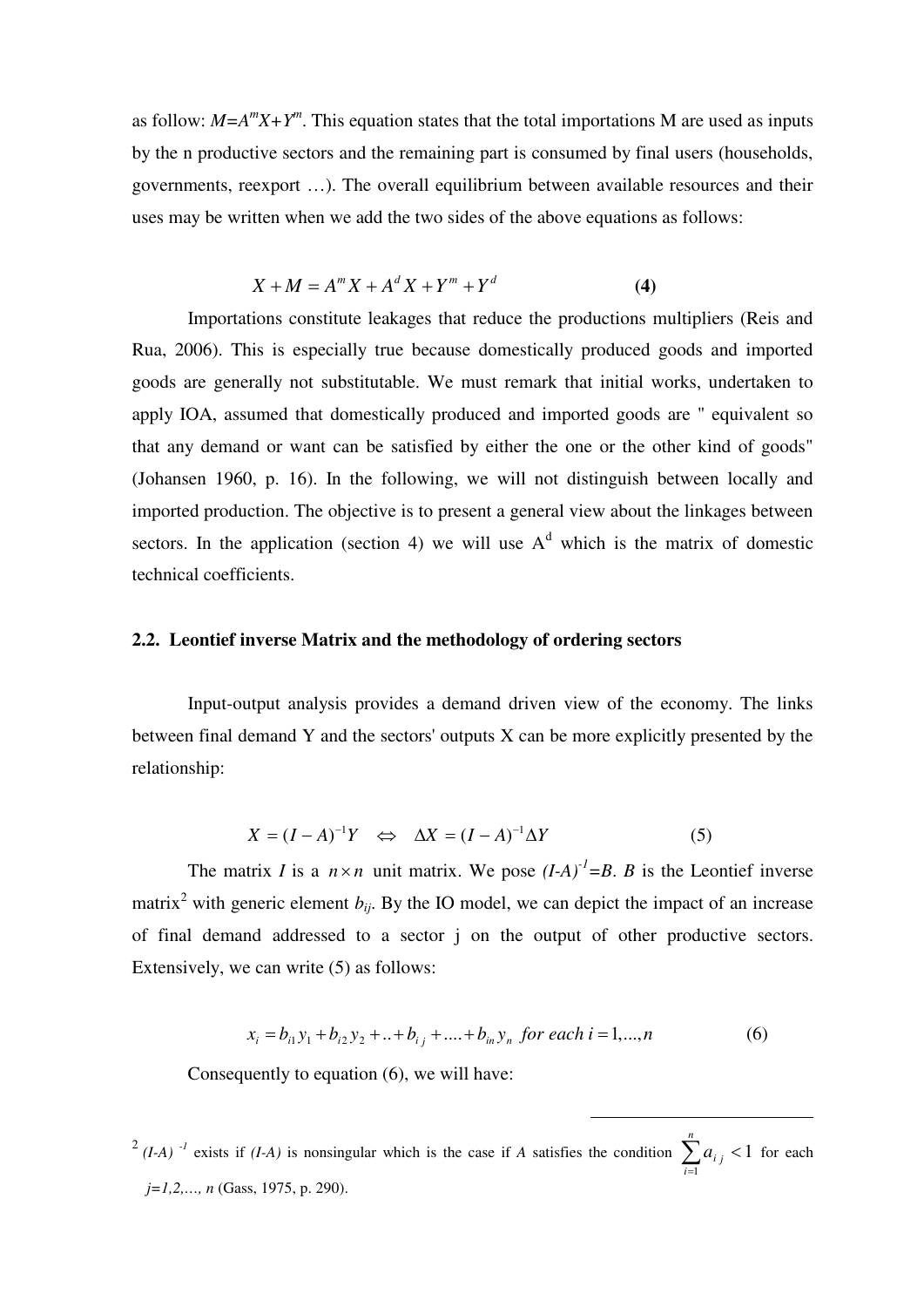$$
\frac{\partial x_i}{\partial y_j} = b_{ij} \tag{7}
$$

The Leontief inverse matrix *B* provides the direct and indirect necessary materials to produce a supplementary unit by a given sector to respond to an increase of final demand. To get a thorough view about the functioning of the economy and evaluate the indirect effects we will study sectoral multipliers. Two cases are distinguished. The first is a unitary increase of the final demand addressed to a specified sector j. The second case is the uniform unitary increase of final demand addressed to all productive sectors.

The backward linkages of a sector are measured by the intensity of its links with sectors providing inputs. The strength of these relationships is gauged by output multipliers. The demand addressed to sector j increase its output by one unit; this is a direct effect. To produce an extra unit by sector j, the output of sector *i* must increase by a quantity  $x_i$ . The induced effect in the *i*<sup>th</sup> sector will have an effect on the output of the  $k^{\text{th}}$ sector and so on.

If we are interested by the effect of an increase by one unit in the final demand addressed to the  $j<sup>th</sup>$  sector we will suppose that the elements of Y are zeros except the  $j<sup>th</sup>$ element where we have 1. The output multiplier is "defined as the change in gross output resulting from unit change in final demand in a given sector" (Matallah 2006, p. 288). By its definition the output multiplier of the  $j<sup>th</sup>$  sector is equal to<sup>3</sup>:

$$
B\Delta Y = \begin{pmatrix} b_{11} & b_{12} & \dots & b_{1n} \\ \vdots & \dots & \vdots \\ b_{n1} & b_{n2} & \dots & b_{nn} \end{pmatrix} \begin{pmatrix} 1_{1=j}(i) \\ \vdots \\ 1_{i=j}(i) \\ \vdots \\ 1_{n=j}(i) \end{pmatrix} = \sum_{i=1}^{n} b_{ij} = b_{\bullet} j, \forall i = 1, 2, ..., n
$$
 (8)

Remark that the output multiplier of a sector *j* "can be decomposed between the effects occurring within the sector (intra-sector effects) and those that spread to all other sectors (inter-sector effects)" (Kweka et al. 2001, p. 7).

<sup>&</sup>lt;sup>3</sup> In this paper, we note a one unit increase of the final demand for the output of the  $j<sup>th</sup>$ sector by  $1_{i=j}(i)$ . This is an indicative function which is equal to 1 if i=j and 0 otherwise.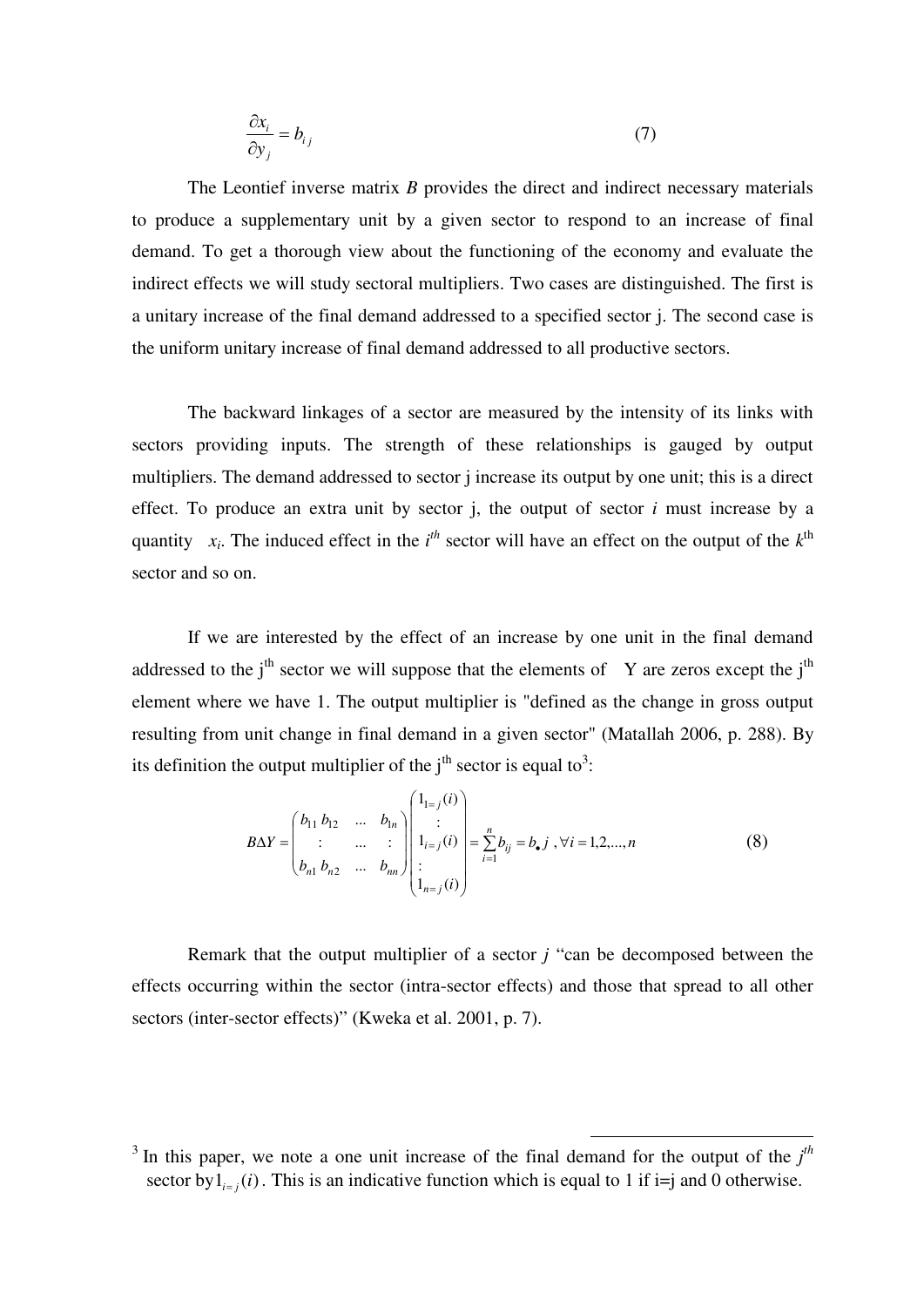Now we are interested by the impact of a uniform unit increase<sup>4</sup> of final demand addressed to all productive sectors. In this case, the increase in final demand is represented by a unitary vector  $Y_l = (1 \, 1 \, ... \, 1)^T$ . Remark that because we discuss in terms of MAD<sup>5</sup> the increase in final demand *Y* is equal to n MAD. The induced increases in the output of all sectors are given by this equation:

$$
\begin{pmatrix} b_{11} & b_{12} & \dots & b_{1n} \\ b_{21} & b_{22} & \dots & b_{2n} \\ \vdots & \vdots & \dots & \vdots \\ b_{n1} & b_{n2} & \dots & b_{nn} \end{pmatrix} \begin{pmatrix} 1 \\ 1 \\ \vdots \\ 1 \end{pmatrix} = \begin{pmatrix} b_{11} + b_{12} + \dots + b_{1n} \\ b_{21} + b_{22} + \dots + b_{2n} \\ \vdots \\ b_{n1} + b_{n2} + \dots + b_{nn} \end{pmatrix} = \begin{pmatrix} \sum_{j=1}^{n} b_{1j} \\ \sum_{j=1}^{n} b_{2j} \\ \vdots \\ \sum_{j=1}^{n} b_{nj} \end{pmatrix} = \begin{pmatrix} b_{1\bullet} \\ b_{2\bullet} \\ \vdots \\ b_{n\bullet} \end{pmatrix}
$$
 (9)

The uniform increase of final demand by a unitary vector induces increases in the outputs of all sectors. The increase in the  $i<sup>th</sup>$  sector is equal to the horizontal summing of the elements of the  $i^{th}$  row of the Leontief inverse matrix  $B=(I-A)^{-1}$ . The monetary value of the total induced increase in the outputs of the n productive sectors consequently to the uniform unitary impulse in final demand addressed to the n sectors is:

Total effect = 
$$
\sum_{i=1}^{n} \sum_{j=1}^{n} b_{i j} = \sum_{j=1}^{n} b_{i j} = \sum_{i=1}^{n} b_{i j}
$$
 (10)

We will use the indices of linkages identified accordingly to the approaches of Rasmussen (1956) and Hirschman (1958) to classify the aggregate sectors of the Moroccan economy into those with above average effect on the remaining sectors and those with below average effect. For this, we define the average element  $\overline{b}$  of the Leontief inverse matrix  $B=(I-A)^{-1}$  as follows:

$$
\overline{b} = \frac{\sum_{i=1}^{n} \sum_{j=1}^{n} b_{ij}}{n^2} = \frac{\sum_{j=1}^{n} b_{\bullet j}}{n^2} = \frac{\sum_{i=1}^{n} b_{i \bullet}}{n^2}
$$
(11)

The detection of the propulsive sectors in the economy may help policy makers to target, in an industrial policy, the sectors that are most likely to have important effects on the economy. The backward linkage index or power of dispersion index  $BL_i$  of a sector j

<sup>&</sup>lt;sup>4</sup> We can term this a unitary vector increase in the demand addressed to the economy.

<sup>&</sup>lt;sup>5</sup> Symbol of the Moroccan currency (Dirham).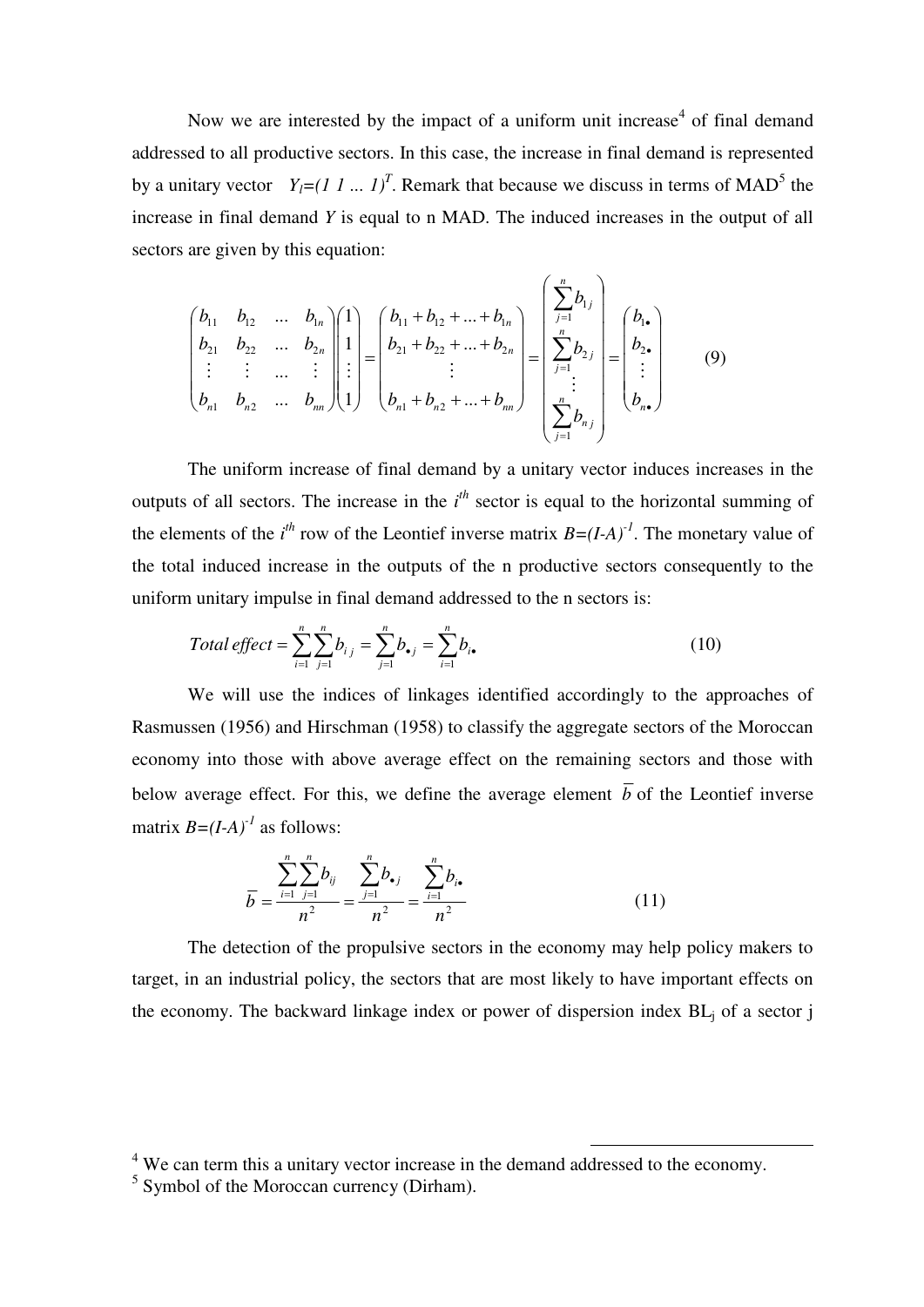and the forward linkage index or sensitivity of dispersion index  $FL_i$  of a sector<sup>6</sup> i are measured as follows (see Guilhoto et al., 2005):

$$
BL_j = \frac{\frac{b_{\bullet j}}{n}}{\frac{1}{n^2} \sum_{j=1}^n b_{\bullet j}} = \frac{b_{\bullet j}}{n\overline{b}}
$$
(12)

and

$$
FL_{i} = \frac{\frac{1}{n}b_{i\bullet}}{\frac{1}{n^{2}}\sum_{i=1}^{n}b_{i\bullet}} = \frac{b_{i\bullet}}{n\overline{b}}
$$
(13)

We use these indices even if they have limits as observed by Sonis et al. (1995). Indeed, "one of the criticisms of above indices  $(BL_i)$  and  $FL_i$ ) is that they do not take into consideration the different levels of production in each sector of the economy" (Sonis et al., 1995, p. 235).

To compare sectors according to their backward and forward effects we must normalize by 1 (Shuja et al., 2008). According to the values  $BL<sub>j</sub>$  and  $FL<sub>i</sub>$ , the productive sectors are classified into four categories (Boucher 1976, p. 456-7). If both  $BL<sub>i</sub>$  and  $FL<sub>i</sub>$  of a sector are above 1 then the sector is of category II. These sectors are considered by Hirschman (1958) as key sectors. Backward linkages are judged more interesting, for this reason category III is composed of sectors with  $BL<sub>j</sub>$  above 1 and below 1  $FL<sub>i</sub>$ . Sectors with  $BL_i$  low (below 1) and  $FL_i$  above 1 are classified in category I. Sectors having neither  $BL_i$ or FL<sup>i</sup> above 1 are classified in category IV.

# **3. Overall structure of the Moroccan economy**

The contributions of the main sectors in Moroccan GDP hadn't drastically changed from 1998 to  $2007<sup>7</sup>$ . Taking into account the impact of climate on the part of agriculture in GDP, we observe globally a decline of the contribution of this sector and an increase of the contribution of services. The following table provides the contributions of the aggregate sectors in GDP in 1998 and in 2007.

<sup>&</sup>lt;sup>6</sup> "Backward linkages are the relationships of a sector with the sectors providing inputs. Forward linkages are the relationships between the activity in a sector and its sales" (Matallah, 2006, p. 290).

<sup>&</sup>lt;sup>7</sup> During the period 1998-07 the real GDP increased by an average annual rate of 4.1% (HCP 2009, p. 29).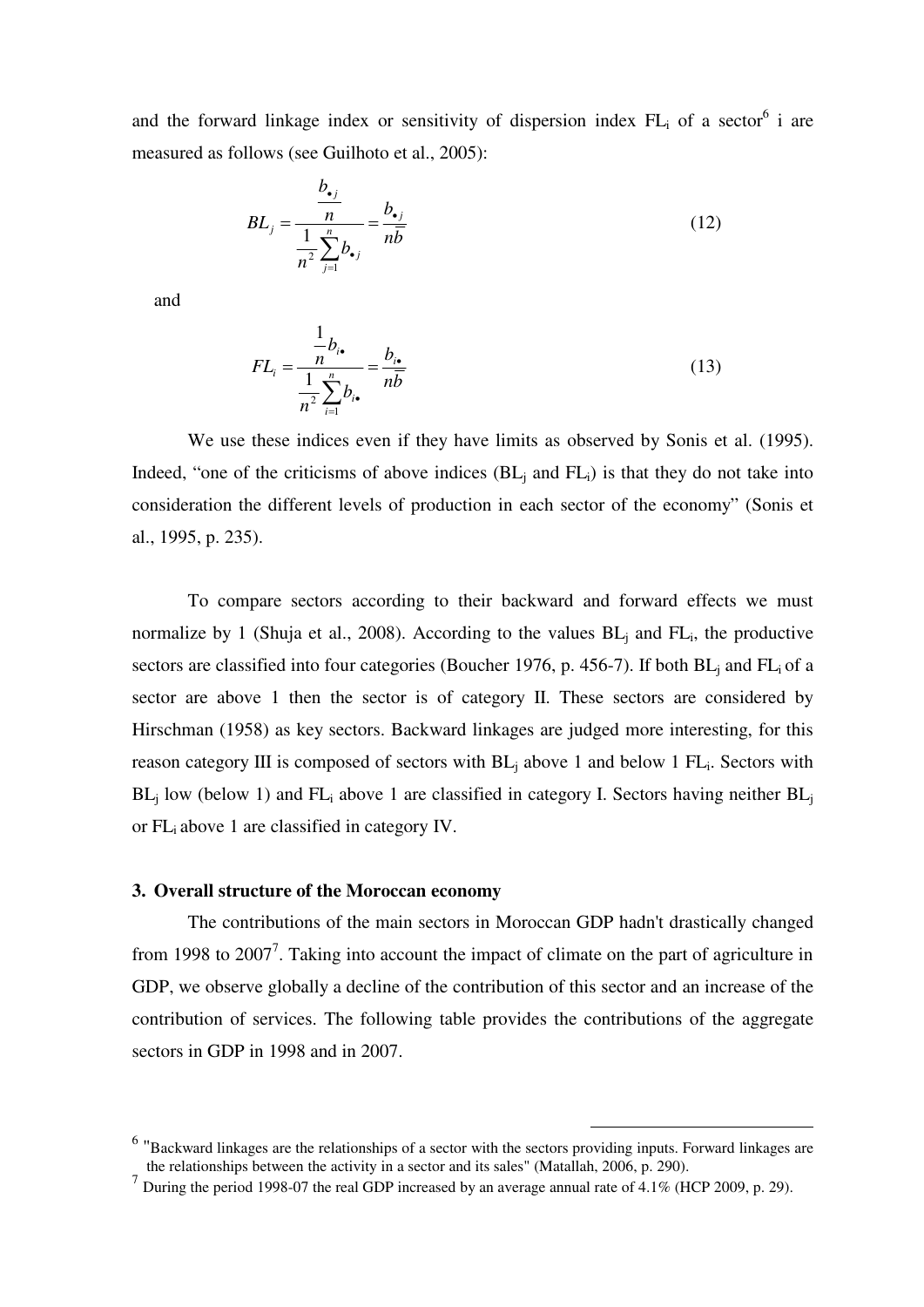|                           | 1998 | 2007 | Average<br>1998-2007 |
|---------------------------|------|------|----------------------|
| Agriculture and fisheries | 19.3 | 13.0 | 15.5                 |
| Industry                  | 16.5 | 14.2 | 15.8                 |
| Energy                    | 3.4  | 2.8  | 3.2                  |
| Mining                    | 2.4  | 2.3  | 2.1                  |
| Building and public works | 4.1  | 6.5  | 5.5                  |
| merchant services         | 37.5 | 42.8 | 39.6                 |
| Non merchant services     | 16.8 | 18.4 | 18.3                 |
| <b>Totals</b>             | 100  | 100  | 100                  |

**Table 2. Aggregate sectors contributions to GDP (%)**

**Source**: our estimates

We observe that despite the reforms undertaken by Moroccan authorities, the overall structure of the economy remains so much the same. The reduction of the part of agriculture in the economy is due, in part, to the fact that in 2007 there was a severe drought that adversely affected the production of Moroccan agriculture<sup>8</sup>. This situation attests the dependence of agricultural production on rainfall<sup>9</sup> and the dependence of overall GDP on agricultural output. Despite this fact, it is seeable that during the period 1998-2007 there was a small, regularly, and hesitant reduction of the part of agriculture in GDP and an increase of the part of services. Statistically, the part of agriculture in the GDP attained in 1998 is the maximum recorded during the period  $1998-2007^{10}$ .

The Moroccan economy is one of the most open in the MENA region. The overall rate of openness measured by the traditional indicator *GDP*  $\frac{X + M}{\sim 2007}$  was 81% in 2007. The European Union (with 27 countries) is the main commercial partner of Morocco. In 2008, 59% of the exportations of Morocco were realized with EU and 52% of its importations come from this region (World Bank 2010, p.12).

Aside the structural dependence on oil and natural gas, the Moroccan economy depends heavily on imports of equipments, machines, and other sophisticated products.

 $8$  It is important to scrutinize the shift in the importance of agriculture in an economy since the experience of economic development is characterized by a strong decline in the part of agriculture in GDP and in employment. See for a discussion (Alvarez-Cuadrado and Poschke 2009).

<sup>&</sup>lt;sup>9</sup> During the period 1998-2007, agricultural production recorded negative growth rates in 1999, 2000, 2005, and 2007 (HCP 2009, p. 31).

<sup>&</sup>lt;sup>10</sup> It is important to compare with the data in (HCP 2009, p. 33).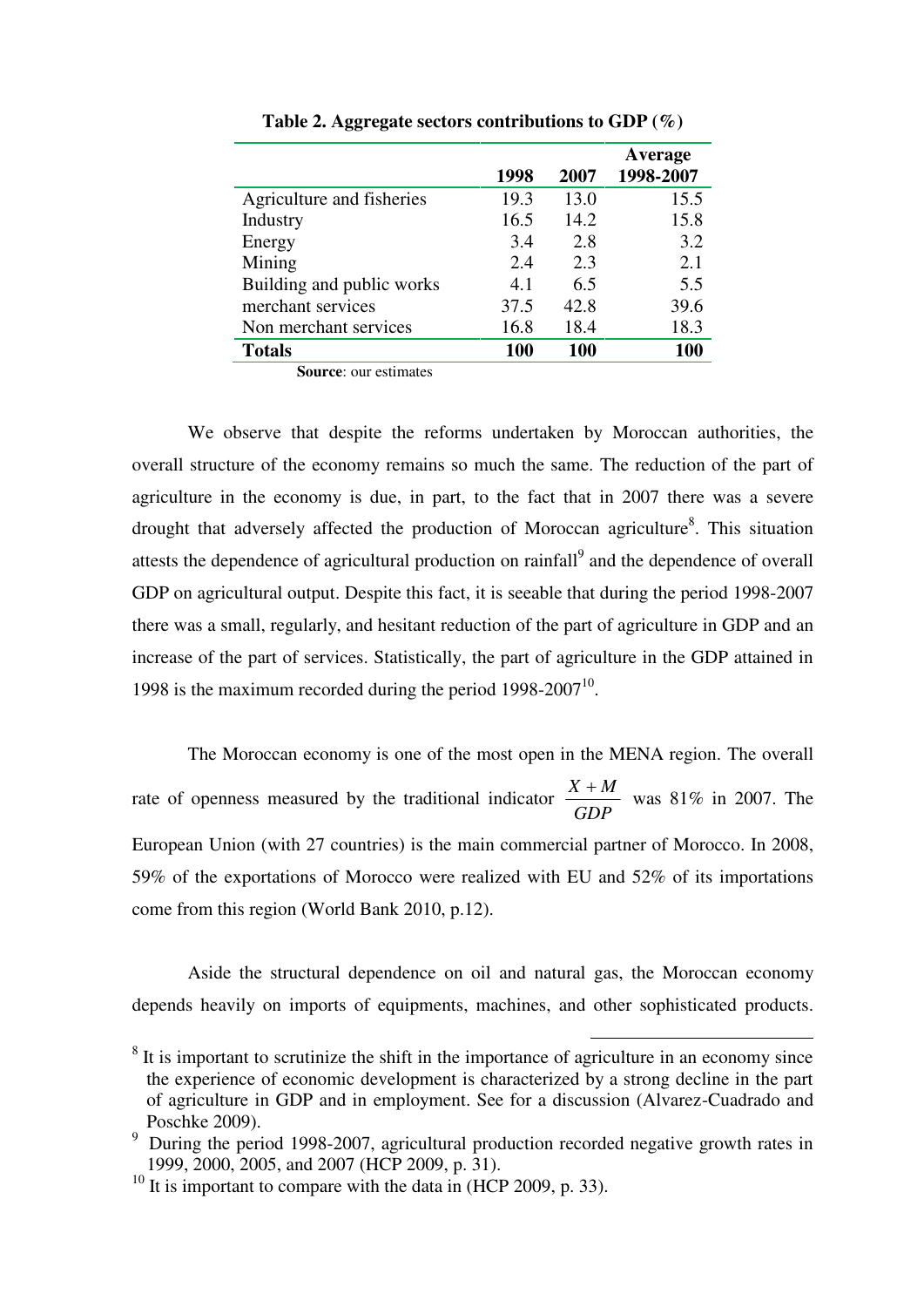Four indicators will be used to characterize the degree of openness of different sectors. The first is the rate of exportation which is the part of the  $i<sup>th</sup>$  sector's exportation  $z<sub>i</sub>$  in the production generated by this sector  $(rex_i=z_i/x_i)$ . The second indicator is the rate of penetration which is calculated as the part of the importation of a product in its apparent consumption defined as production and importation (demand of products) minus exportations  $(rp_i=m_i/(x_i+m_i-z_i)$ . The third indicator is the rate of exposedness also known as the rate of internationalization, calculated from the rate of exportation and the rate of penetration ( $rexp_i = rex_i+(1 - rex_i)rp_i$ ). The last indicator is the rate of coverage which measures the part of importations financed by exportations  $(rc_i = z_i/m_i)$ . The following table summarizes these data.

|                          |      | <b>Rate of</b><br>exportation | Rate of<br>penetration |      |      | Rate of<br>exposedness | Rate of<br>coverage |       |  |
|--------------------------|------|-------------------------------|------------------------|------|------|------------------------|---------------------|-------|--|
|                          | 1998 | 2007                          | 1998                   | 2007 | 1998 | 2007                   | 1998                | 2007  |  |
| <b>Agriculture</b>       | 11.5 | 13.6                          | 9.9                    | 17.3 | 20.2 | 28.6                   | 66.1                | 40.8  |  |
| <b>Mining</b>            | 68.5 | 61.5                          | 53.0                   | 74.7 | 85.2 | 90.2                   | 72.2                | 23.7  |  |
| <b>Energy</b>            | 10.3 | 25.1                          | 11.4                   | 31.7 | 20.6 | 48.8                   | 40.1                | 18.2  |  |
| <b>Industries</b>        | 92.6 | 120.7                         | 35.2                   | 50.7 | 95.2 | 110.2                  | 59.7                | 51.2  |  |
| <b>Merchant services</b> | 5.9  | 15.5                          | 6.4                    | 8.8  | 11.8 | 22.9                   | 68.5                | 135.2 |  |

**Table 3. Links with the world economy (%)**

**Source:** Our estimates for 2007 and Nihou and Khallef's estimates for 1998

Concerning external flows we remark some salient features. First, the part of importations in the overall supply is 21.5%. Second, importations of products by the sector of mining and the sector of mechanical, metallurgical and electrical industries exceed their domestic productions.

The structure of the costs of productive sectors provides the part of intermediate consumption of inputs (imported or produced locally) and the part of value added (distributed incomes) in the costs of the different sectors. The types of income taken into account are wages, taxes, subsidies and revenues of enterprises (Gross Operating Surplus, GOS). In 2008, value added represented 54% of production. Thus any produced 1 MAD will generate 0.54 MAD as income and the remaining part is absorbed by intermediate consumption produced locally or imported. The distribution of value added between social partners had exhibited a stable pattern during the period 1998-2007. Approximately two thirds of value added was distributed as revenues to proprietors (GOS). The remuneration of workers (labor suppliers) accounted for 32.5% of GDP in 1998 and 34.9% in 2007. The remaining part is other taxes less subsidies on products (HCP 2009, p. 38).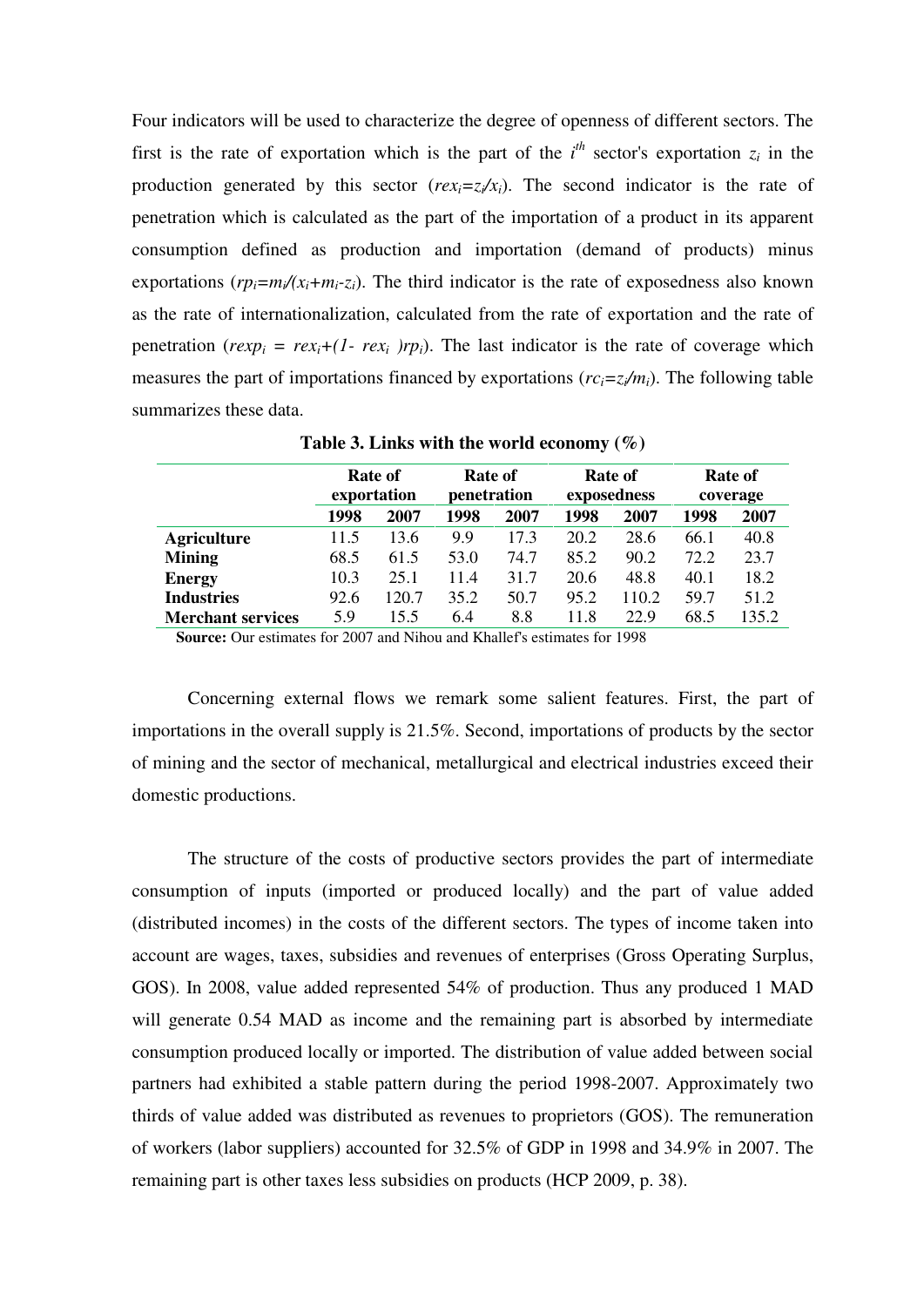The Moroccan economy will be divided into 20 sectors. This level of refinement is adapted for the exploration of the overall functioning of the economy. The table in appendix gives the matrix of domestic technical coefficients of the Moroccan economy in 2007. By examining the diagonal elements of that matrix, the *aii*, we observe some salient features. For example, the sectors that use intensively their outputs as inputs are the sector of agriculture, textile and leather, the sector of mechanical, metallurgical and electrical industries, and the sector of other manufacturing industries outside petroleum refining.

Two types of sectors are to be distinguished; those that are linked to the remaining sectors as providers of inputs and those that are linked with other sectors as users of their outputs. Naturally, the sector of general public administration and social security is an absolute user of inputs provided by other sectors. This sector is the most linked with productive sectors as demander. The sector of other manufacturing industries (outside petroleum refining) and the sector of commerce and repair are also significantly linked as users of inputs with more than ten sectors. The sector of real estate, rental and services to companies, the sector of electricity and water, the sector of refined petroleum and other energy products, the sector of other manufacturing industries (outside petroleum refining), and the sector of mechanical, metallurgical and electrical industries are very linked with almost all sectors as providers of inputs.

Some sectors are intensive users of other sectors' outputs. As an example food and tobacco industry uses 0.37 unit of the output of the sector of agriculture, forestry, hunting and exploitation to produce each unit of its output. The sector of buildings and public works depends heavily on the inputs provided by the sector of other manufacturing industries (outside petroleum refining) and the sector of mechanical, metallurgical and electrical industries. To produce a unit of output, the sector of building and public works uses 0.25 and 0.16 units of products provided by these two respective sectors.

The vertical totals *S<sub>c</sub>* of the matrix  $A^d$  ( $\sum_{i=1}^n$  $\sum_{n=1}^n a_n =$  $\sum_{i=1}^{n} a_{ij} = a_{ij}$ 1  $\mathcal{L}_{i,j}$ ) provide the share of domestic intermediate consumption in the output of the j<sup>th</sup> sector. The horizontal totals  $S_r$  ( $\sum_{j=1}^n$ *n*  $\sum_{j=1}$ *a*<sub>*ij*</sub> ) estimate the relative contribution of domestic output to cover the domestic intermediate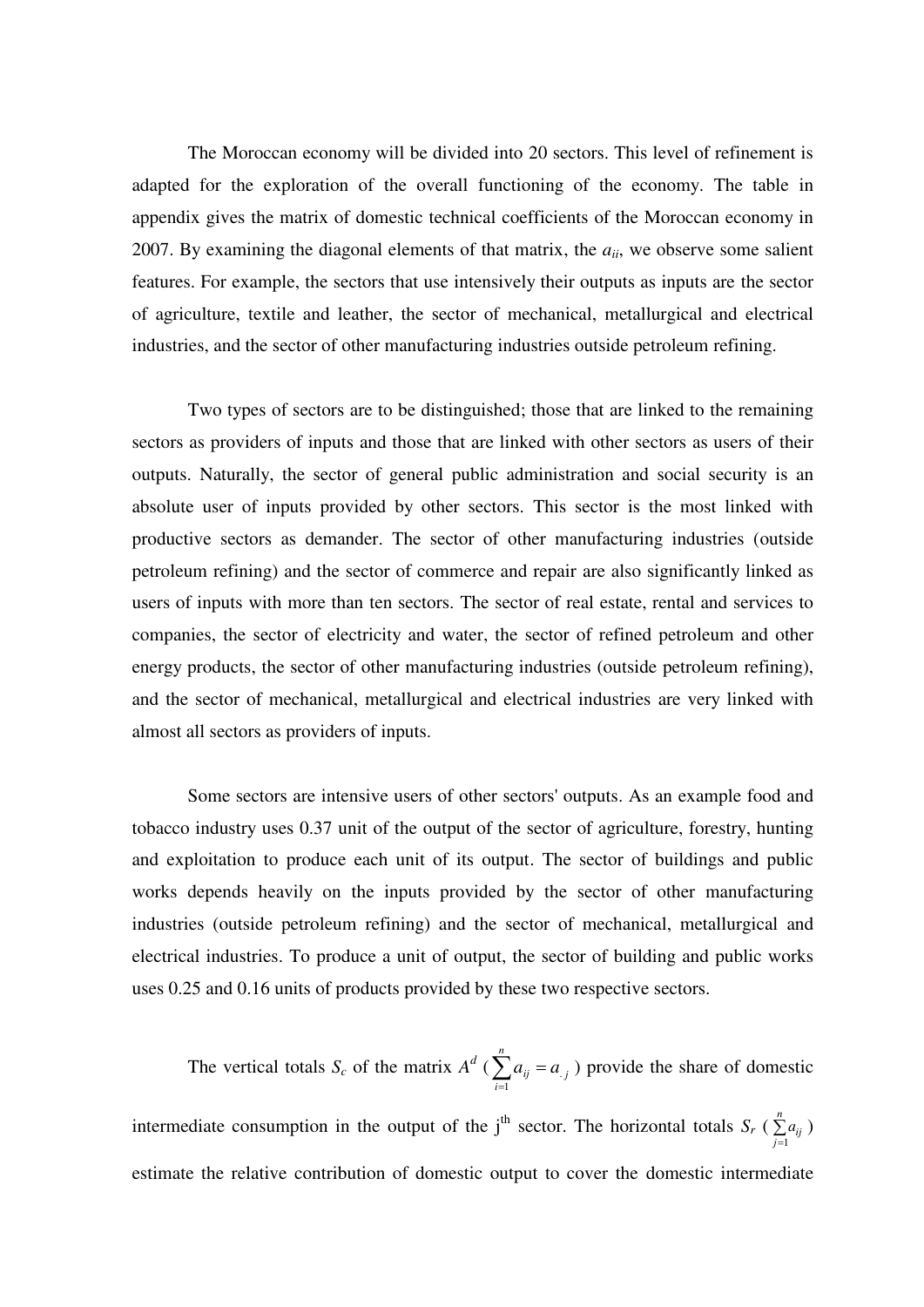consumption of productive sectors (Dobrescu et al. 2010, p. 179-180). The quantities *1-Sc* for *j=1,…,n* provide an idea about the proportion of the production of each sector that is distributed as income to domestic and foreign factors. *1-Sr* provides the part of final consumption in the supply of each sector. The following table provides the *Sr* and *Sc* of each sector.

| Sector' code    | <b>Sc</b> | $S_{r}$ | Sector' code    | <b>Sc</b> | Sr    |
|-----------------|-----------|---------|-----------------|-----------|-------|
| ${\bf A}00$     | 0.260     | 0.618   | <b>F45</b>      | 0.559     | 0.020 |
| <b>B05</b>      | 0.213     | 0.090   | G00             | 0.246     | 0.054 |
| C <sub>00</sub> | 0.291     | 0.295   | H <sub>55</sub> | 0.374     | 0.080 |
| <b>D01</b>      | 0.629     | 0.395   | <b>I01</b>      | 0.507     | 0.190 |
| <b>D02</b>      | 0.277     | 0.177   | <b>I02</b>      | 0.273     | 0.096 |
| <b>D03</b>      | 0.399     | 0.252   | J00             | 0.193     | 0.216 |
| <b>D04</b>      | 0.268     | 0.593   | <b>K00</b>      | 0.046     | 0.625 |
| <b>D05</b>      | 0.388     | 0.567   | L75             | 0.260     | 0.000 |
| <b>D06</b>      | 0.035     | 0.912   | <b>MNO</b>      | 0.063     | 0.009 |
| <b>E00</b>      | 0.183     | 0.328   | OP <sub>0</sub> | 0.109     | 0.056 |

**Table 4. Vertical (Sc) and Horizontal (Sr) Summing of the coefficients of A<sup>d</sup>**

**Sources:** our estimates.

Table 4 shows that 63% of the production of the sector of food and tobacco industry is used to purchase domestically produced intermediate items. The sector of real estate, rental and services to companies and the sector of education, health and social action are the sectors that use less of domestic materials as intermediate consumption. Production of the sector of refined petroleum and other energy products and the sector of real estate, rental and services to companies cover respectively 91.2% and 62.5% of intermediate consumption.

# **4. Ordering of sectors in the case of Morocco**

We will use the  $BL<sub>i</sub>$  and  $FL<sub>i</sub>$  to identify the key sectors in the Morocco economy. We must remark that to refine and precise the ordering of productive sectors other investigations must be undertaken to take into account employment, income, and taxes impacts. The proposed classification is based on production/output multipliers. The average element *b* of *B* is equal to 0.07. The following table provides the  $BL<sub>j</sub>$  and the  $FL<sub>i</sub>$ , the category of each sector and its rank.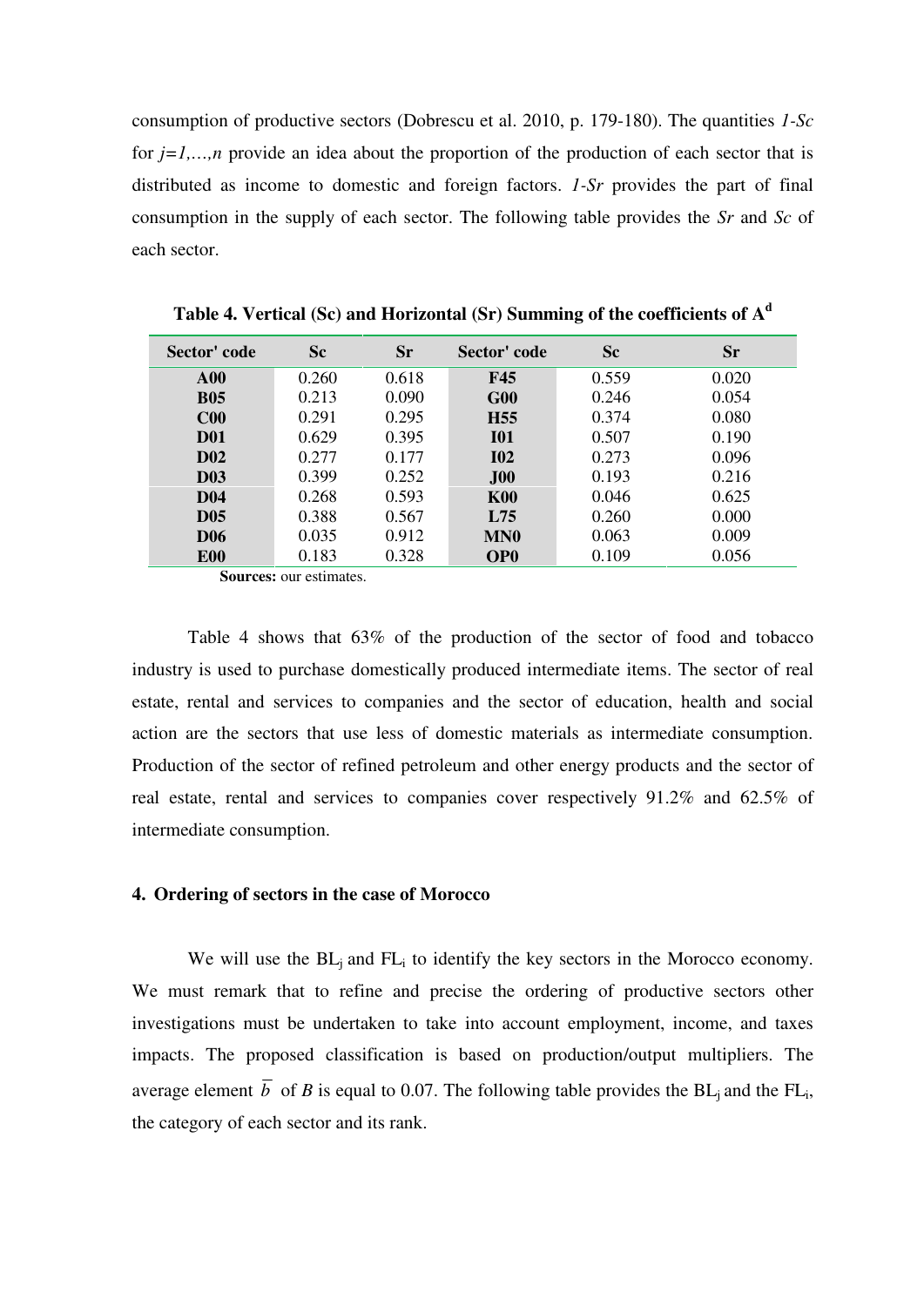| <b>Codes of</b><br>sectors | <b>Sectors</b>                                                 | $BL_i$ | $FL_i$ | <b>Class</b><br>(2007) | Rank<br>(2007) | <b>Class</b><br>(1998) | Rank<br>(1998) |
|----------------------------|----------------------------------------------------------------|--------|--------|------------------------|----------------|------------------------|----------------|
| <b>D01</b>                 | Food and tobacco industry                                      | 1.389  | 1.091  | $\mathbf{I}$           | 1              | $\mathbf{I}$           | $\mathbf{1}$   |
| D <sub>05</sub>            | Other manufacturing industries (outside<br>petroleum refining) | 1.094  | 1.246  | $\mathbf{I}$           | $\overline{2}$ | $\mathbf{I}$           | 3              |
| <b>F45</b>                 | Building and public works                                      | 1.299  | 0.746  | $\mathbf{I}$           | 3              | III                    | 5              |
| H <sub>55</sub>            | Hotels and restaurants                                         | 1.182  | 0.798  | III                    | $\overline{4}$ | III                    | 6              |
| <b>I01</b>                 | Transport                                                      | 1.155  | 0.911  | III                    | 5              | III                    | 8              |
| <b>D03</b>                 | Chemical and Para-chemical industries                          | 1.129  | 0.986  | $\mathop{\rm III}$     | 6              | $\mathbf{I}$           | $\overline{2}$ |
| A00                        | Agriculture,<br>forestry,<br>hunting<br>and<br>exploitation    | 0.996  | 1.449  | $\mathbf I$            | $\tau$         | I                      | 9              |
| C <sub>00</sub>            | Extractive industry (Mining)                                   | 0.995  | 1.027  | $\mathbf I$            | 8              | $\mathbf H$            | $\overline{4}$ |
| <b>D04</b>                 | Mechanical,<br>metallurgical<br>and<br>electrical industries   | 0.990  | 1.316  | $\bf I$                | 9              | $\mathbf I$            | 10             |
| E <sub>00</sub>            | <b>Electricity and Water</b>                                   | 0.883  | 1.055  | $\mathbf I$            | 10             | I                      | 11             |
| <b>K00</b>                 | Real estate, rental and services to<br>companies               | 0.771  | 1.294  | $\mathbf I$            | 11             | I                      | 12             |
| <b>D06</b>                 | Refined petroleum and other energy<br>products                 | 0.763  | 1.612  | $\mathbf I$            | 12             | I                      | 13             |
| <b>D02</b>                 | Textile and leather industries                                 | 0.999  | 0.888  | IV                     | 13             | III                    | $\overline{7}$ |
| <b>I02</b>                 | Posts and Telecommunications                                   | 0.984  | 0.813  | IV                     | 14             | IV                     | 19             |
| L75                        | General Public<br>Administration<br>and<br>Social Security     | 0.976  | 0.729  | IV                     | 15             | IV                     | 15             |
| G00                        | Commerce and repair                                            | 0.961  | 0.771  | IV                     | 16             | IV                     | 16             |
| <b>B05</b>                 | Fishing and aquaculture                                        | 0.912  | 0.814  | IV                     | 17             | IV                     | 14             |
| J00                        | Financial activities and insurance                             | 0.906  | 0.929  | IV                     | 18             | IV                     | 17             |
| <b>OPO</b>                 | Other non-financial services                                   | 0.826  | 0.786  | IV                     | 19             | IV                     | 18             |
| MN <sub>0</sub>            | Education, health and social action                            | 0.791  | 0.738  | IV                     | 20             | IV                     | 20             |

**Table 5. Ordering of sectors by the Hirschman-Rasmussen approach**

**Source:** Our estimates for 2007 and Nihou and Khallef's estimates for 1998.

We note that the rank of the sector of chemical industries has deteriorated. This sector passed from the second rank in 1998 to the sixth rank in 2007. The same thing is observed for the sector of mining industries (extractive industries) (rank 4 in 1998 and rank 8 in 2007). As a consequence, the key sectors of the Moroccan economy (sectors that are classified in category II) were reduced to two sectors in 2007 instead of four sectors in 1998. The two sectors that have the most important  $BL<sub>i</sub>$  are, respectively, the sector of food and tobacco industries and the sector other manufacturing industries (outside petroleum refining). The three sectors that have the most important  $FL<sub>i</sub>$  are respectively the sector of refined petroleum and other energy products, the sector of agriculture, forestry, hunting, and exploitation and the sector of mechanical, metallurgical and electrical industry.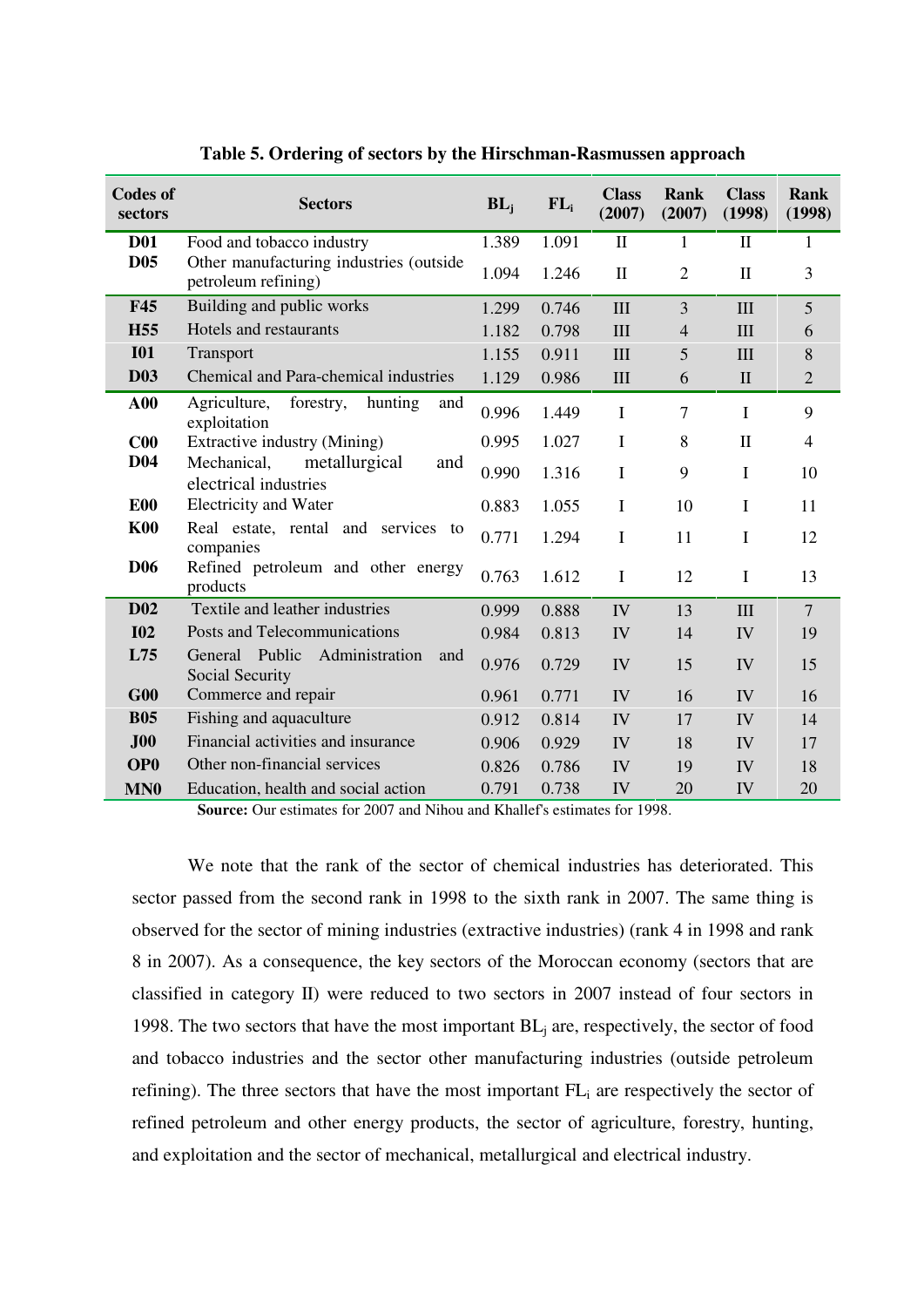The sector of agriculture, forestry, hunting, and exploitation is weakly integrated as purchaser of inputs from other sectors. The correspondent coefficient of backward linkages is 0.996 which is insignificantly different from 0.93 found by Nihou and Khellaf (2005) for the year 1998. Concerning the intensity of forward linkages of the sector of agriculture, forestry, hunting, and exploitation, it is equal to 1.449. The results let us suppose that agriculture is more linked to other sectors as provider of inputs comparatively to its integration to the productive sectors as user of inputs. This is highly plausible because Moroccan agriculture uses intensively imported products such as equipments and selected seeds. It is paradoxical to observe that even if Morocco is the first producer and exporter of phosphates, the quantity of this product used by farmers is very low and ironically small ones don't find the derivatives of this product in the market.

The results show that the sector of fishing and aquaculture has backward and forward linkage indices under unity. That means that the links of this sector as purchaser of outputs from productive sectors are low and its impact as provider of inputs to other sectors is low. This result is concordant with the findings of Boudhar and Belaid (2009) who found that "… the fishery products system remains poorly integrated into the Moroccan economy".

The sectors that are the least integrated to the economy as users of inputs from the productive sectors are the sector of refined petroleum and other energy products, the sector of real estate, rental and services to company, the sector of other non-financial services and the sector of fishing and aquaculture. The sectors that have the least effect on other sectors as providers of inputs are the sector of general public administration and social security, the sector of education, health and social action, the sector of commerce and repair, the sector of hotels and restaurants, the sector of posts and telecommunications, and the sector of fishing and aquaculture. The values of  $BL<sub>i</sub>$  and  $FL<sub>i</sub>$  for more aggregate sectors are summarized in table 7.

|                              | $\mathbf{b}_{\cdot i}$ | $\mathbf{b} \cdot \mathbf{n}$ | $BL_i$  | $b_{i.}$ | $\mathbf{b}_i/\mathbf{n}$ | $FL_i$ |
|------------------------------|------------------------|-------------------------------|---------|----------|---------------------------|--------|
| <b>Agriculture</b>           | 1.307                  | 0.065                         | 0.954   | 1.551    | 0.078                     | 1.131  |
| <b>Mining</b>                | 1.364                  | 0.068                         | 0.995   | 1.408    | 0.070                     | 1.027  |
| <b>Energy</b>                | 1.128                  | 0.056                         | 0.823   | 1.828    | 0.091                     | 1.334  |
| <b>Industry</b>              | 1.536                  | 0.077                         | 1 1 2 0 | 1 515    | 0.076                     | 1.105  |
| <b>Merchant Services</b>     | 1.329                  | 0.066                         | 0.969   | 1 234    | 0.062                     | 0.900  |
| <b>Non-merchant Services</b> | 1.211                  | 0.061                         | 0.884   | 1.006    | 0.050                     | 0.734  |

**Table 6. Production multipliers of aggregate sectors**

**Source**: Our estimates.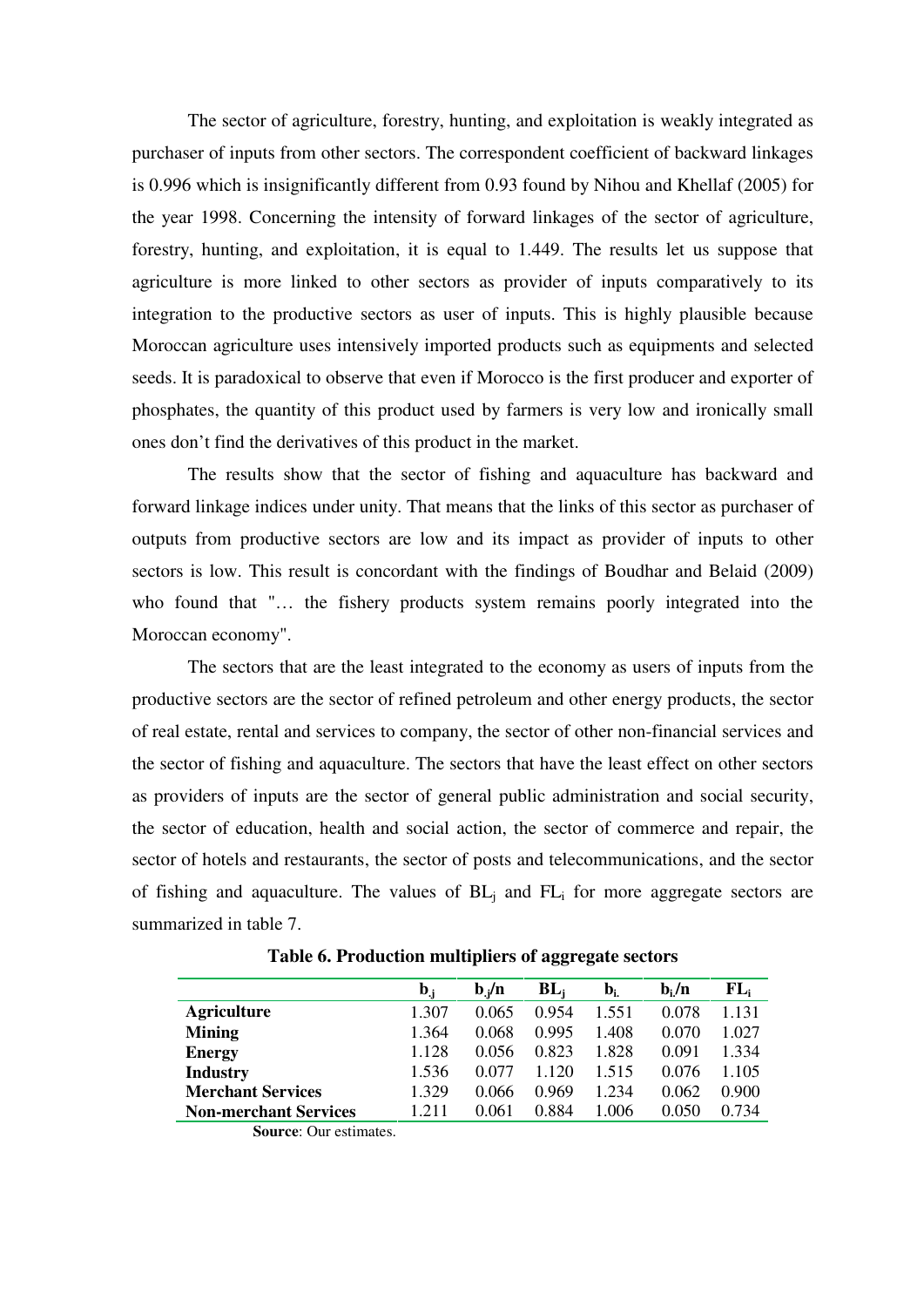When the final demand addressed to each of the n productive sectors increase by one unit the total final demand increases by n units. In our case, we have 20 sectors. This means that the uniform unit increase in the demand addressed to all productive sectors is equal to 20. The impact of this uniform increase of one unit is given by equation (11). The effect is equal to 27.42 MAD. Thus, on average each unit increase in final demand induces 1.37 increase in the production of sectors. That means that globally, an extra MAD in final demand produces approximately 1.37 MAD. This value of general multiplier is almost the same found by Nihou and Khallaf for the year 1998 (Nihou and Khallaf 2005, p. 12).

#### **5. Conclusion**

The discussion in this paper has attempted to determine the structural patterns of the Moroccan economy. Furthermore, we tried to detect whether there are any structural shifts in the Moroccan economy during the period 1998-2007. Indeed in such a period, it is likely to witness structural transformations especially for a country that introduced reforms and adopted policies in order to facilitate its integration to the world economy and modernize its economic structures. The available data does not reveal any structural change of the Moroccan economy.

In this paper, an ordering of sectors is performed using measures of the intensity of their links, as suppliers and users with other sectors. The results show some change of the ordering between 1998 and 2007. The sector of food and tobacco industries is ranked at the top of the key sectors in the two years.

The specialization of the Moroccan economy is a vertical integration with the world economy. This form of specialization rarely leads to the development of a web of dense domestic links between productive sectors. What is needed for Morocco is not just a passive integration with other economies but a strategic integration that is conducive to the development of a horizontal specialization that will lead to a strengthening of links between productive sectors.

# **References**

Alvarez-Cuadrado, Francisco, and Poschke Markus (2009). Structural change out of agriculture: Labor Push versus Labor Pull. IZA Discussion Paper No. 4247, Forschungsinstitut zur Zunkunft der Arbeit: Institute for the Study of Labor.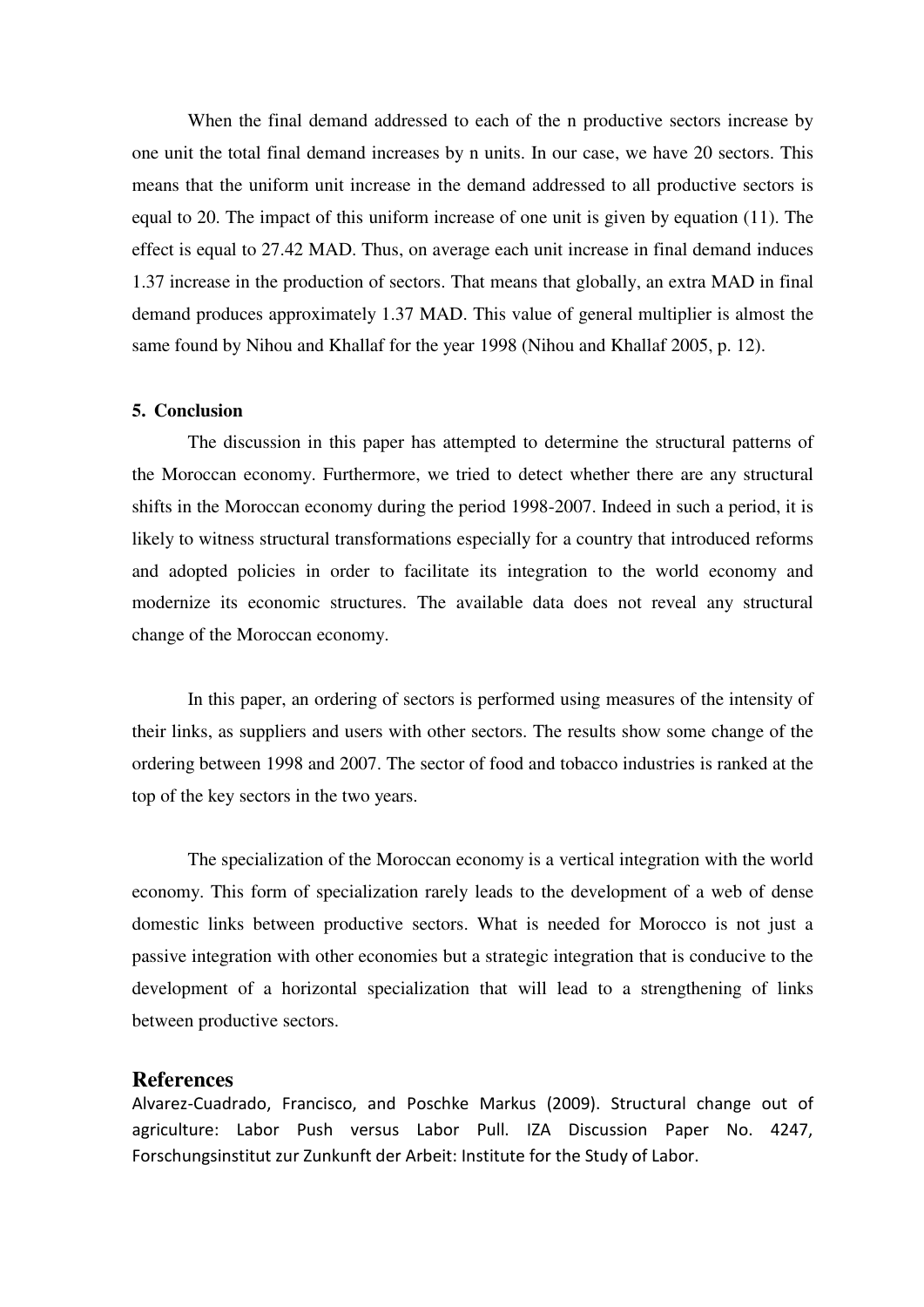Avonds, Luc ; Deguel, Valérie, and Gilot, Albert (2003). Quelques applications à l'aide du tableau entrées-sorties 1995. Institut des Comptes nationaux, Working Paper 18-03.

Boucher, Michel (1975). Le Québec: une économie développée?. Actualité Économique, Vol. 51, N° 3, PP. 453-460.

Boudhar, Abdeslam, and Bouikhalene, Belaid (2009). Application of information technologies principles in the field of fishery products in Morocco: input-output analysis. Paper presented to Multimedia Computing Systems, 2009. ICMCS'09. IEEExplore digital library.

Dobrescu, Emilian; Gaftea, Viorel and Scutaru, Cornelia (2010). Using the Leontief matrix to estimate the impact of investment upon the global output. Romanian Journal of Economic Forecasting, 2/2010, PP. 176-187.

Gass, Saul. I. (1975). Linear programming: Methods and application. McGraw-Hill Book Company, Fourth edition.

Guilhoto, J. J. Martins and Filho, U. A. Sesso (2005). Visualizing Input-output data: Some new techniques applied to the Amazon Region. Investgaciones regionales, 7, PP. 141-152.

Haut- Commissariat au Plan (HCP), Royaume du Maroc (2009). Les comptes nationaux 1998-2007 (base 1998).

Hirschman, A. O. (1958). The strategy of economic development. Yale University Press, Chap. 6, PP. 98-119.

Johansen, Leif (1960). A multi-sectoral study of economic growth. North-Holland Publishing Company-Amsterdam.

Kweka, Josaphat; Morrissey, Oliver and Blake, Adam (2001). Is Tourism a key sector in Tanzania? Input-output analysis of income, output, employment, and tax revenue. TIRI Discussion Paper N°2001/1.

Matallah, Kheir Eddine (2007). A multiplier and linkage analysis: Case of Algeria. Journal of North Africa Economies, Issue 1, PP. 287-300.

Nihou, Abdelaziz, and Khallaf, Ayach (2005). La structure de l'économie marocaine. Document non publié, Haut Commissariat au Plan, Royaume du Maroc.

OCDE (2008). Perspectives économiques en Afrique. PP. 457-472.

Rasmussen, P. N (1956). Studies in intersectoral relations. North-Holland, Amsterdam.

Reis, Hugo, and Rua, António (2006). An input-output analysis: linkages vs leakages. Estudos e Documentos de Trabalho, Working Papers 17/2006, Banco de Portugal.